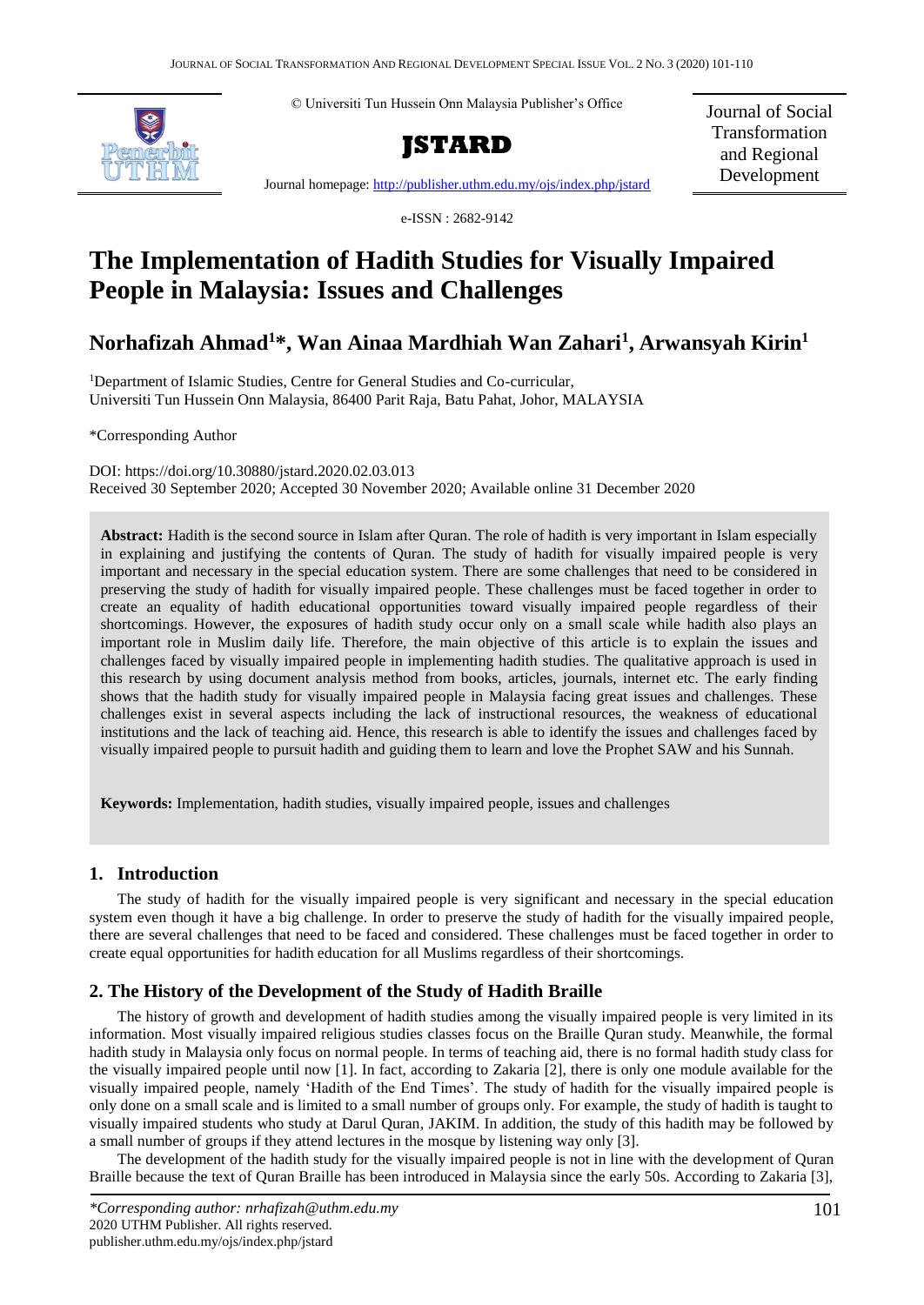there is only one book of hadith in Braille form entitled 'Hadith of the End Times'. This is the effort of Mr. Hj. Muhammad Lee Abdullah who is one of the visually impaired people who is currently serving in PERTIS. He is one of the visually impaired people who helped a lot in the effort of publishing Islamic reading materials in Braille until now. The book has been successfully brailing in the 90s. It is a book of hadith written by al-Banjari, a religious teacher in a madrasah in Kedah. In this book, there are 40 hadiths about the end of time that only the material is in Arabic and written in Arabic Braille [3]. Besides, there is a development in the effort to publish hadith material in Braille when there is a visually impaired individual who is trying to translate Kitab of Mukhtasar Sahih Bukhari in collaboration with Yayasan Sofa [4].

In 2017, a book of hadith was published by UKM Press in Braille writing which is Hadith 40 Imam Nawawi. The book by Dr. Ahmad Yunus Mohd Nor is a transcript of the original Hadith 40 manuscript without making any changes except a few modifications in writing to suit the needs of the visually impaired people. The production of this book is a pioneer for the improvement of teaching aids for special education programs, especially in the study of hadith. This is a positive development in the effort to preserve the hadith study among the visually impaired people. These books will be used as a source of reference for the hadith study for the visually impaired people [5].

#### **3. Methodology**

This study used a qualitative method. Document analysis technique is used to gather information related to the study of hadith for visually impaired people in Malaysia. Among the materials referenced for this article are thesis, journals, articles, books, the internet etc. All these materials are analysed according to the perspective of the visually impaired people and the field of hadith. Apart from conducting document analysis, a semi-structured interview was also conducted with two representatives from the Association of the Visually Impaired Muslims of Malaysia (PERTIS) who are responsible for conducting religious programs, da'wah activities and publications for visually impaired people in Malaysia. The use of interview technique also helps in the collection of information, views and knowledge on the study of hadith among the visually impaired people which supports the results of the study obtained.

### **4. The Issues and Challenges**

The education system in Malaysia is undergoing a transformation that requires a teacher's commitment. Reforms in the education system are seen as opportunities to optimize individual development. Challenges in the teaching profession today need sacrifices especially in educating a disabled person. The challenges that exist in the hadith study for the visually impaired people consist of several aspects: a) the lack of instructional resources, b) the weakness of educational institutions and c) the lack of teaching aids.

#### **4.1 The Lack of Instructional Resources**

The profession as a teacher is a very noble job in the sight of Allah SWT, especially an educator to the people with special needs. The role of the instructional resources has a profound impact on each of their students. Some challenges must be faced by the instructional resources in educating the visually impaired people to know the hadith of Rasulullah SAW such as the mastery of knowledge and charity in preparation for the visually impaired people, personal challenges including mental and physical and teaching skills that different from the normal class.

#### **4.1.1 Mastery of Knowledge and Charity**

Mastery of knowledge and charity is an important aspect of education. It is one of the conditions in shaping the personality of the instructional resource especially in the education aspect. This is in line with the Quran's call for the importance of knowledge as Allah SWT said in Surah al-Isra' 17:36.

#### مَسْئُو لَا عَنْهُ كَانَ أُولَٰئِكَ كُلُّ وَالْفُوَّادَ وَالْبَصَرَ السَّمْعَ إِنَّ ۞ عِلْمٌ بِهِ لَكَ لَيْسَ مَا تَقْفُ وَلَا ْ ِ ْ ْ َٰ

#### Meaning:

And pursue not that of which you have no knowledge; for every act of hearing, or of seeing or of (feeling in) the heart will be enquired into (on the Day of Reckoning) [6].

Although issues related to science are seen as a common and simple phenomenon, the debate is complex and very broad. This is because the differences in knowledge according to the Islamic and Western perspectives find us with various issues and the most significant is from the true source of a knowledge that separates between knowledge and religion. This separation resulted in confusion in the Western world known as the dark age. Knowledge from an Islamic perspective does not reject the approach put forward by Western theory. Imam Hasan al-Banna stressed that Islam liberates the mind, encourages the observation or study of the universe, elevates the position of knowledge and scholars as well as welcomes something good and beneficial as long as it adheres to the Qur'an and sunnah. Therefore, the most effective remedy for the sustainability of this knowledge is the concept of charity [7].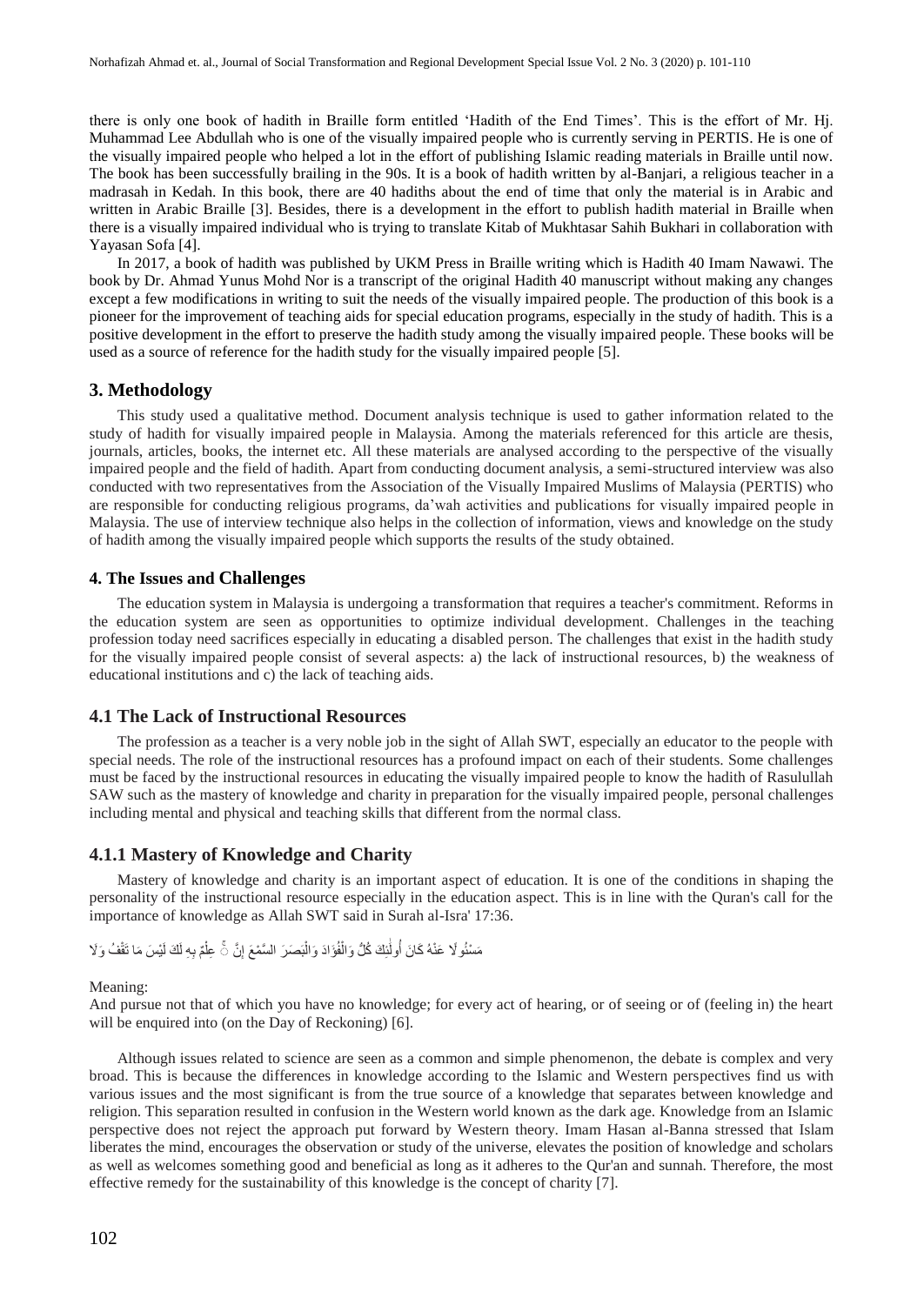In the context of mastery of knowledge and charity, teachers need to strengthen themselves with a variety of knowledge and apply it in all actions. Among the knowledge that should be available to a teacher of the visually impaired people is religious knowledge, parenting, education (special education), doctorate (pediatrician, ophthalmologist, ear specialist and so on), therapy (Quran and remembrance, how to work and communication) etc [7]. However, a study by Norakyairee et al. [8] found that teachers who are just beginning to teach the visually impaired people do not master the Braille code of the Quran and do not have basis for reading Braille writing. While mastering Braille writing is very important for a special education educator with vision problems. Even in the study of hadith, teachers should master Arabic Braille writing because most sources of hadith are in Arabic. This issue occurs because some teachers participate in this field as a 'diving midwife'. The issue of teachers who are not proficient in the Quran Braille code is seen to stem from the teacher training received before being placed on duty in a special school. This is because all teachers for Islamic Education in special education secondary schools only follow teacher training for Islamic Education and are not given exposure to the field of Special Education. This results in most teachers not having the skills to use Braille codes. They are also not exposed to the types of vision problems and how to deal with them causing teachers to try to learn these things themselves after being placed in Special Education secondary schools.

The big challenges facing by visually impaired instructional resource include the ability to identify the level of visually impaired people to facilitate the teaching and learning process. This identification process is important so that teachers can isolate the types of vision problems and apply different methods in the teaching and learning process for completely blind students and myopic students. Therefore, in helping the visually impaired people to master the reading of a material, various techniques are used such as the Braille code in textbooks for completely blind students. While teaching via computer and liquid crystal display (LCD) is used for students who suffer from severe myopia. By using this technique, students will interact with the computer through the reader screen or magnifying glass so that the writing is clearer and larger [9].

In addition, the need to master Braille writing is also necessary for the study of hadith because Braille is the only form of writing that can be understood by this group through print media or written reading material. The lack of instructors in mastering Braille writing will complicate teaching matters for the visually impaired people. This problem seems evident when normal people are not trying to master the Braille writing while the online multimedia tutorial, which is 'eKodbrailleBM' to teach Malay Braille code has been established to benefit normal people. The people who have to learn Braille are trainee teachers in special education, special education teachers who are teaching visually impaired people, parents with blind children and social workers who serve the blind [10]. The opportunity to learn and master this Braille writing should be taken by normal people, especially those who master the field of hadith so that the knowledge of hadith can be conveyed clearly to the visually impaired people.

Instructors should also equip themselves with various other knowledge such as knowing the methods used by the visually impaired people in learning a certain knowledge. For example, visually impaired students use Braille machines to write and read materials in Braille, including the Quran in Braille writing. Therefore, teachers who teach Islamic Education for visually impaired students need to have the skills to use Braille machines and read Braille writing, especially the Braille Quran [11].

#### **4.1.2 Personality and Self-Motivation**

According to the Islamic perspective, personality is closely related to human personality and noble morals. The development of human personality in the teachings of Islam demands emphasis from a spiritual and physical point of view. Imam al-Ghazali [12] sees personality development as encompassing all aspects of the individual self, which involves religious knowledge, faith, worship, appreciation of the Qur'an, manners of life, family life, earning a living, human relationships, morals and character as well as soul development and heart. In the context of education, the personality of the teacher affects the formation of the personality of the student, especially in terms of morality through the role model method. Sophisticated technology, complete teaching aids and robust pedagogy cannot replace the role of teachers as intermediaries of knowledge [7]. Thus, an excellent teacher personality will form a strong teaching personality and produce effective and consistent teaching. Among the personalities that need to be highlighted by the instructional resource in teaching the visually impaired people is interest and love of new challenges [13], patient with the greed of this group, respecting and paying attention to the needs of the visually impaired people[7].

In addition, self-motivation also plays an important role in visually impaired teachers. Instructors are a mirror of motivation for students in the process of educating their students to be successful human beings, even the role of teachers successfully overcomes the role of parents and peers [14]. The term motivation in Arabic is also known as targhib which means the awakening of individual inclinations and desires whether they like or want or give something they like [15]. Therefore, visually impaired teachers should have high motivation, do work just to get the pleasure of Allah SWT and understand the differences of each individual. Among the actions of teachers who have high selfmotivation in influencing the personality of the visually impaired people is to plan a more systematic classroom management system, diversify strategies, creativity and innovation in teaching and learning process, divide the visually impaired people into groups to ensure the learning process works effectively and conduct individual teaching as appropriate [7].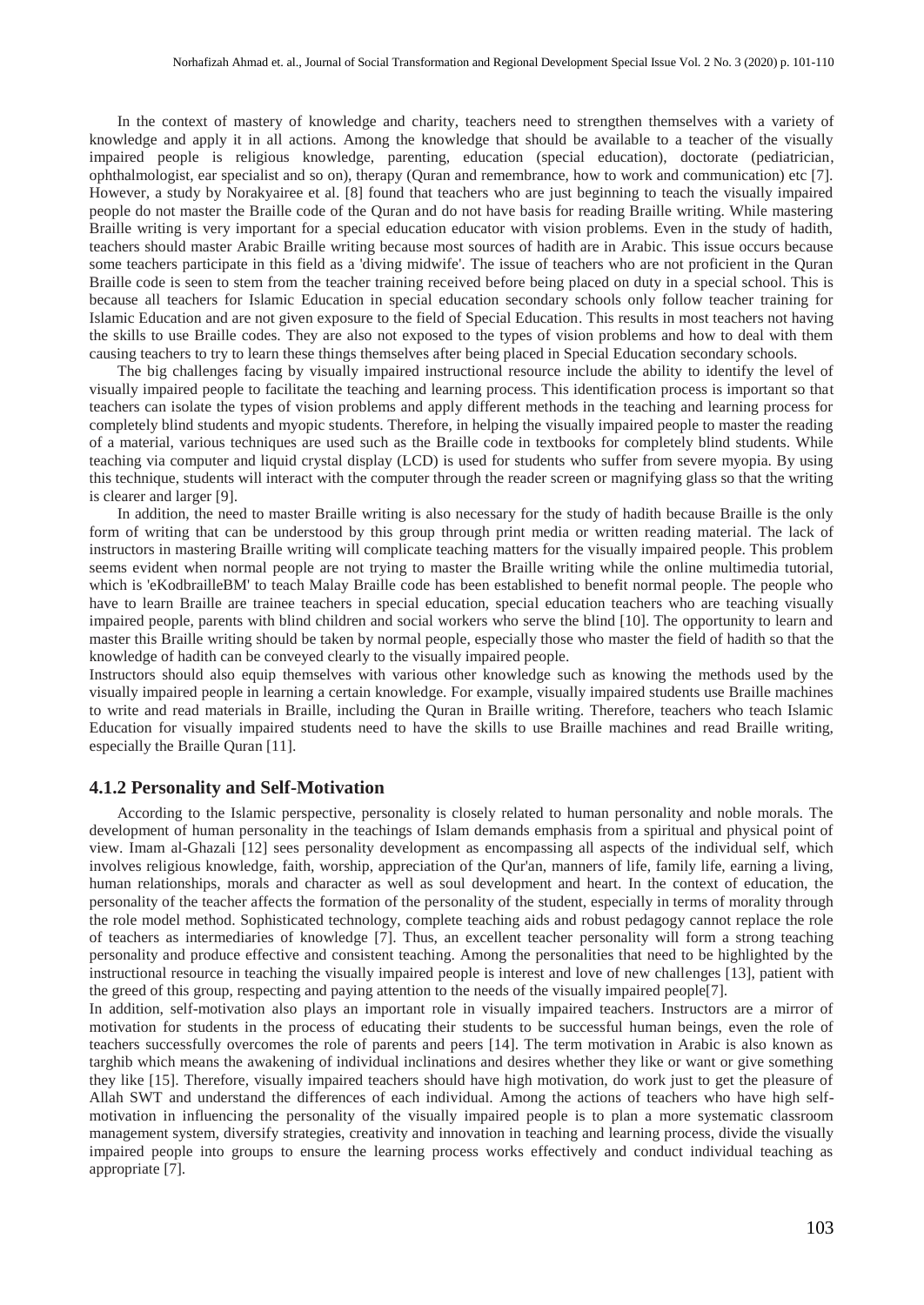Awareness of educating the visually impaired people with the heart is very necessary because the heart is the basis for changes in human thinking and behavior. Its significant role in human life has caused the Qur'an to repeat the word heart (qalb) 132 times. In this context, the approach of educating with the heart has a loving connection born of noble parental feelings. Therefore, as teachers who are given the award to educate the visually impaired people , they must love and them as their relatives, advising and preventing from immorality, encouraging loving deeds, caring for, educating, educating, nurturing and nurturing the disabled vision [7]. Naturally, the process of teacher education and training should determine prospective teachers who have high interest, attitude and motivation towards the teaching career as well as high skills in terms of teaching and learning. In other words, motivation and skills are the criteria that need to be given due attention in training and courses regularly towards strengthening the quality of teachers in the field of Special Education.

#### **4.1.3 Teaching Skills**

Teaching skills are a basic element in the Malaysian Standard Teacher Model. There are three standards in empowering teacher professionalism, namely the practice of the values of teacher professionalism, knowledge and understanding as well as teaching and learning process skills. The term skills contain various meanings such as dexterity, efficiency, intelligence and wisdom, intelligence and expertise [15]. Skills require high ability and do not come to a person except through experience, constant self-testing and schooling.

In the context of special education, skills can generally be defined as competencies and knowledge of employment in technical fields involving cognitive, psychomotor operations and effective use of resources [7]. A study conducted by Mohd Mokhtar & Aliza [11] found that teachers who teach in special education only 34.7% who know teaching strategies for students with special needs and only 17.4% who have a professional qualification in the field of religion. Therefore, teachers need to learn to explore knowledge and update knowledge to be more advanced than their students either in the field of special education, religion or teaching skills for the visually impaired people. Visually impaired educators should also ensure that they are equipped with the skills of educating, nurturing, guiding, good teaching techniques and following the ability of the visually impaired people and the skills to use fuel effectively. Skills, competencies and knowledge in imparting skills to people with special needs are necessary to facilitate two-way communication between teachers and the visually impaired people, especially in the study of hadith.

In addition, teachers also need to have communication skills. In the context of education, educators need to communicate wisely with the visually impaired people in ensuring that the information delivery process is implemented successfully. On that basis, the Ministry of Education Malaysia has established the Special Education Campus Teacher Education Institute located in Cheras, Kuala Lumpur since 1962. This effort is done to produce competent and educator-minded teachers through a dynamic teacher development program towards the standard school education world [16]. This effort is also seen as a continuous training and learning process for visually impaired teachers. This shows that the role of teachers is very big when they are considered as teachers because their main task is to impart knowledge and educate students to become moral human beings. Teachers as instructors should plan teaching activities, appropriate teaching aids, implement teaching plans and make assessments to increase effectiveness and improvement in teaching.

### **4.2 The Weakness of Educational System**

Educational institutions play an important role in the development of visually impaired studies in Malaysia. Improvements in educational system should be done without denying the equality rights in the aspect of education program, infrastructure and support system, so that the needs of the visually impaired people in Islamic studies, especially the study of hadith can be implemented successfully.

#### **4.2.1 Education Program**

The special education system for students with special needs in Malaysia has been arranged through special education programs. The Special Education Division has been established to operate this special education service. This program requires special techniques that suit the needs of students. There are special schools and special education programs established to house this students with special needs. In addition, different teaching and learning strategies and approaches are used according to the category of disability or problem encountered. These categories include learning disabilities, hearing problems and vision problems. As for vision problems, they are categorized according to their learning needs, namely students who are blind and visually impaired.

Among the strategies and focus of the Ministry of Education Malaysia to bridge the education gap is to strengthen the program for students with disabilities. The special education school program is fully administered by the Special Education Division. The division was developed to provide special education to Students with Special Needs for the Visually Impaired and Hearing. Programs provided include preschool education programs, primary education, secondary education and technical or vocational education. To follow all the programs, several conditions have been set, among them are 6 to 14 years old, certified by a medical practitioner and can take care of themselves without the help of others. Academic learning as well as facilities such as hostels, food and beverages are also provided for preschool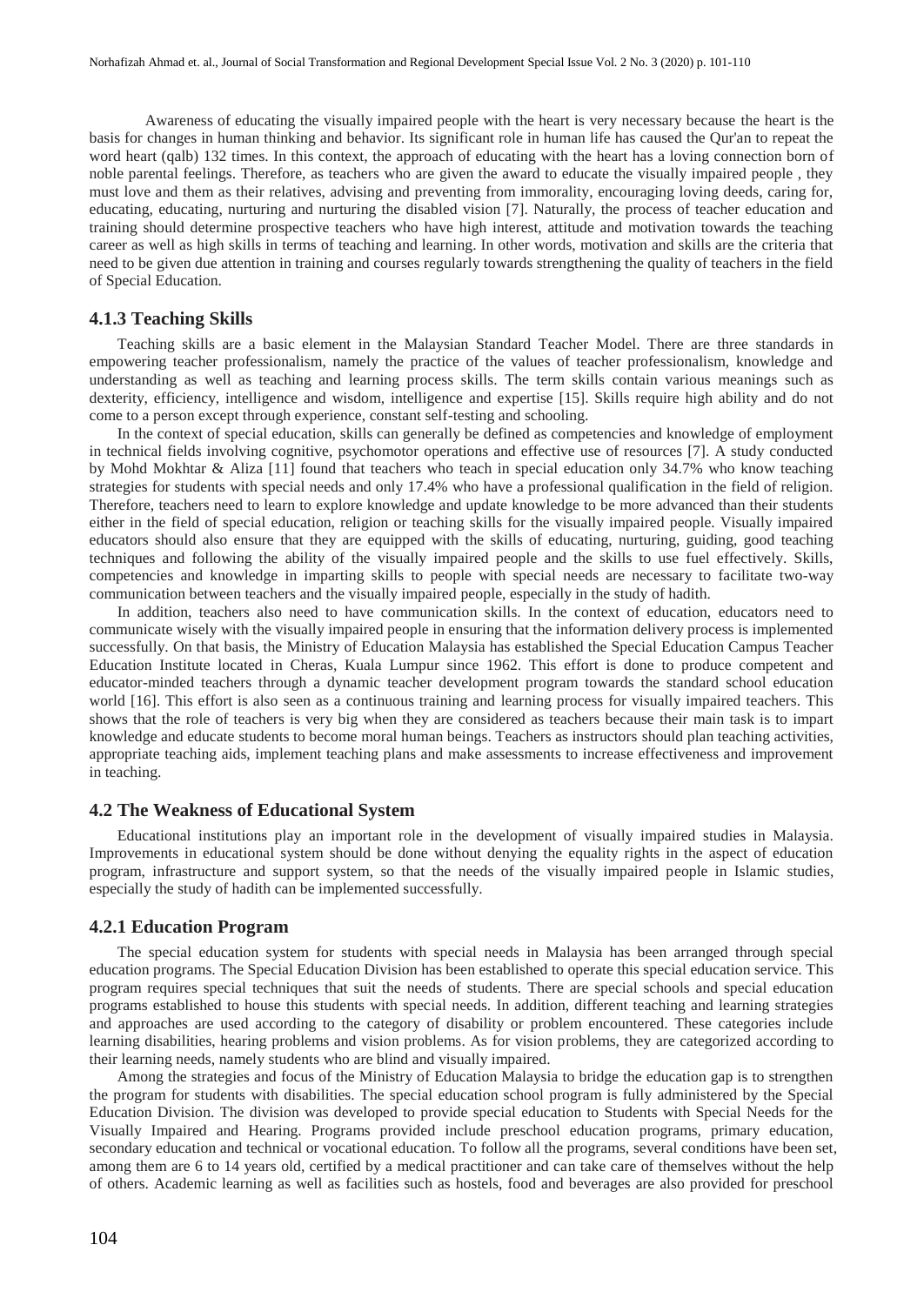and primary education programs. As for secondary education programs, technical and vocational streams are provided for students aged 13 to 19 years [17].

Several programs have been prepared by the Special Education Division for this students with special needs [7], among them are:

#### **a. Integration Special Education Program**

Integration Special Education Program is an educational program for students with special education needs who are only attended by students with special needs in special classes in government schools or government-aided schools. All students with special needs need to develop the talents and potential of students through vocational education to produce skilled people towards improving the quality of life. The potential students with special needs is placed inclusively in mainstream classes [18]. The program is fully administered by the State Education Department, while the Special Education Division is responsible for policy matters and their filling [17].

#### **b. Special Education Program Integration with Inclusive Approach**

This program is a special education student program that they will be placed with regular day school students in one class. They will follow all the subjects in the regular class like regular students. However, the list of student names will be maintained in the special class register. This program is also a program under the Special Education Division. There are two forms of inclusive education, namely semi-inclusive education and full-time inclusive education. Through semi-inclusive education, students only attend learning classes with day school students on certain subjects only. They will undergo special classes for the rest of the time. Meanwhile, in full-time inclusive education, special education students will follow all subjects in regular daily classes together like regular students [7].

### **c. Special Rehabilitation Program**

This program is implemented by the Ministry of Education Malaysia to help students with 3M problems, namely reading, writing and counting. This program is established in every primary school. The focus towards eradicating the 3M problem is also enshrined in the Third Thrust: Empowering national schools and the Fourth Thrust: Bridging the education gap, in the Education Development Master Plan 2006-2010. Through these two cores, several action plans are planned to ensure students master the basics of 3M at Level 1. The Ministry of Education has strengthened the Special Rehabilitation Program by upgrading special rehabilitation classes and providing adequate trained rehabilitation teachers including in underserved schools [18].

### **d. Special Education Preschool Education Program**

This flexible and informal educational program is conducted through the concept of 'Learning Through Play'. This program is specifically for students with special needs aged between four to six years. It aims to provide early exposure and form a readiness to go through the world of learning before going to the real world of school. For vision problems, several additional components are included in the program, in addition to some basic components modified from the National Preschool Curriculum, including orientation and modality, daily life skills, sensory training, low vision training, Braille skills and computer literacy [7].

#### **e. J-QAF Special Education Program**

This program was introduced to overcome the weakness of the level of mastery of the recitation of the Qur'an while enabling all Muslim students to finish the recitation of the Qur'an before moving to secondary school. The Special Education j-QAF program implemented is a program to strengthen Islamic Education in special education for students with special needs. Al-Quran education is implemented through the method of Iqra 'one to six, in addition to the study and learning of fardhu ain and practical in prayer. This program is implemented according to two categories of schools, namely the Special Education Program Integration of learning, vision and hearing problems as well as the School of Special Education [7].

A study by Hajarul Bahti et al. [19] found that teachers who teach Tilawah al-Quran lack the input of teaching techniques in the field. The initiative of the teachers themselves is needed so that they have the best skills in dealing with these visually impaired students. Therefore, improvements to the teacher training system need to be made to ensure that Islamic Education teachers who will teach in Special Education schools get early exposure on the students to be faced and appropriate teaching methods. Weaknesses in the aspect of teacher training will affect students and cause some students to be unable to master the skills of reading the Quran. This is due to the lack of emphasis on learning at the primary school level again. The study found that students from Sekolah Kebangsaan Pendidikan Khas (SKPK) Princess Elizabeth, Johor Bahru have better basic Quran reading skills than students from other primary schools. This is because the teachers at SKPK Princess Elizabeth have the skills to use the Braille Quran and effective teaching techniques that place more emphasis on the mastery of the Quran recitation of their students. Thus, the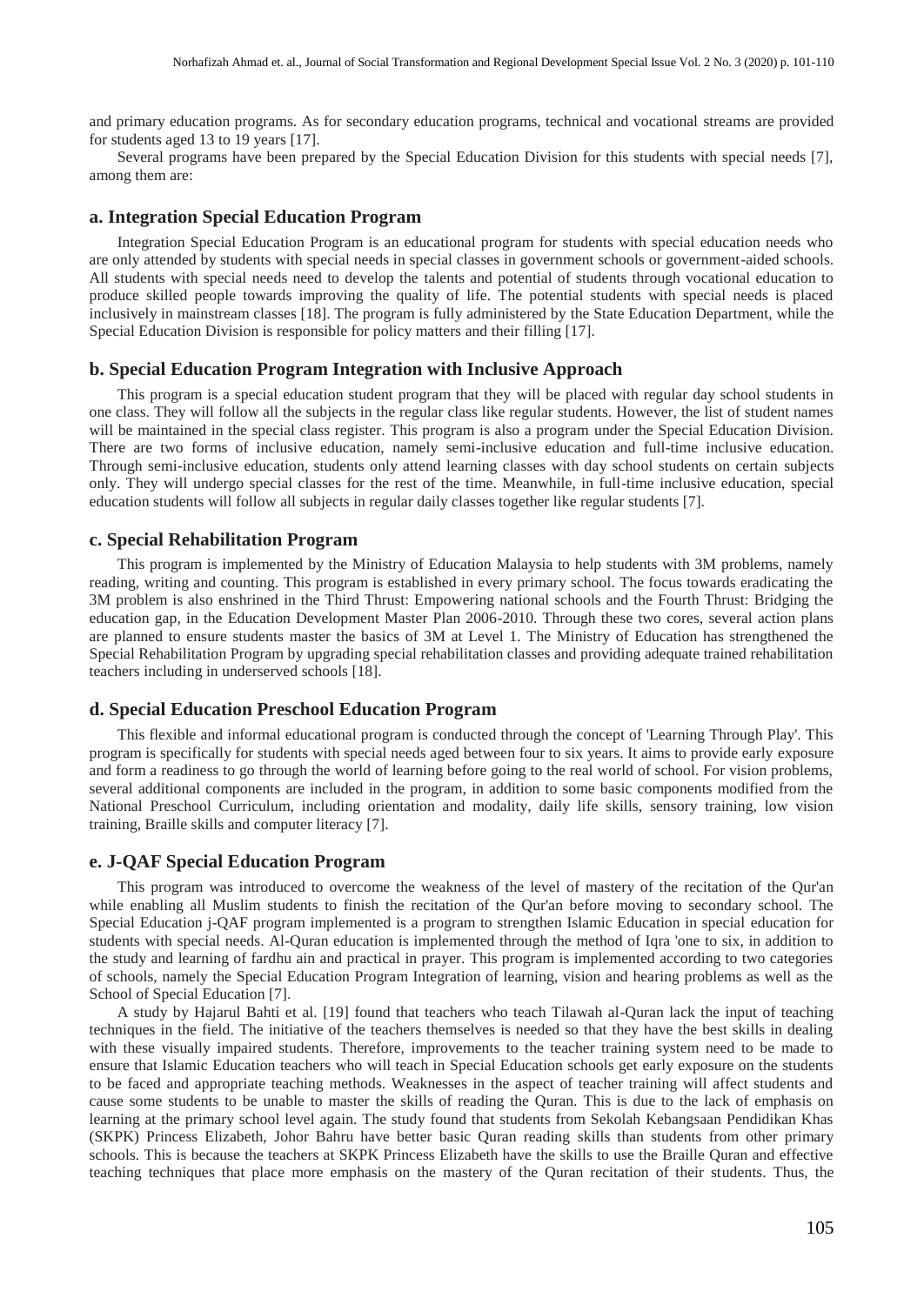mastery of Quran recitation skills at the secondary level is a series of implementation of the teaching of Tilawah al-Quran at the primary school level again. Weaknesses that occur in primary schools are brought to secondary schools which causes them to continue to be unable to master the skills of Recitation of the Quran well. Thus, the teaching system of Tilawah al-Quran at the primary school level needs to be improved to overcome these challenges [19].

In addition, the shortage of teaching time is also a constraint for the teaching process of students with special needs vision problems in schools. The teaching of the subject of Tilawah al-Quran for Islamic Education subjects at the upper secondary level by Islamic Education teachers are only allocated three hours only and one additional time for reinforcement. This little time is used to emphasize the components involved with the exam only. While the Quran reading skills are not focused because they are not tested in the national examination system. Therefore, the addition of time to improve the reading and skills of the Quran for visually impaired students should be given attention to improve their mastery of skills in Tilawah al-Quran. This time constraint also requires teachers to teach students on a 'one to one' basis, so more teachers and the reduction of learning groups are necessary to improve the reading proficiency of students with visual impairment and current constraint issues [19]. Tilawah Al-Quran's teaching system for students with special needs unsatisfactory vision problems as well as time constraints in teaching becomes a measure of the weakness of educational institutions for the visually impaired people. Therefore, the challenge of studying hadith will also be faced and will suffer the same fate as the teaching of the Quran Braille if hadith is made one of the additional subjects for students with special needs vision problems in schools.

Besides that, the use of language also has an impact on the learning and teaching of hadith. Language is an intermediary or medium used to communicate with each other. Since the Qur'an was revealed in Arabic, mastery in Arabic is necessary to understand the Qur'an. Mastery of the Arabic language is also the basis of understanding and appreciation of the Qur'an and hadith. Thus, the need to learn Arabic can no longer be denied, especially from the religious context, which is to increase their understanding of religion. However, the practice of teaching and learning Arabic is still at an unsatisfactory level [20]. Most of the visually impaired people in Malaysia do not have an Arabic language background and cause them to feel far from the knowledge of hadith. They do not have the opportunity to learn Arabic, while Arabic is very important in the study of hadith [3]. No revelation from the beginning about hadith is also a factor in the lack of interest to continue to deepen the knowledge of hadith. Early exposure to knowledge is very important to create a sense of interest and determination to learn it. For example, learning Arabic through distance education. Zamri and Hakim [21] found that some students were indifferent to the modules provided and did not show seriousness in learning Arabic language skills courses at the Faculty of Islamic Studies, UKM. This is due to insufficient material and a lack of exposure to the use of Arabic dictionaries. This also happens to the visually impaired people and causes them to still be less clear with the real goals and importance of hadith studies. This was agreed by Suhaila et al. [22] found that among the factors of the public not learning Arabic is because there is no opportunity to learn, no time to learn, do not know it is important, no need to learn, less important than other languages and not interested in learning. The benefits of learning Arabic are enormous in the context of the study of the Qur'an and hadith. Although the issue of teaching Arabic has been discussed continuously by education experts in the specialization of Arabic, the challenges faced by those involved in planning to attract Arabic language lovers are not small. Various efforts are made to ensure the effective teaching of this language and bring as many benefits as possible, including training programs for teachers, expanding the teaching of this language to national secondary and primary schools, the production of suitable fuel and others [20]

#### **4.2.2 Infrastructure**

In general, among the issues and challenges that exist in the teaching of Special Education Program teachers in Special Education Schools, Malaysia is the need for infrastructure that supports learning and teaching of Islamic Education [23]. Infrastructure refers to facilities whether class, transportation or finance to facilitate the visually impaired people to deepen the knowledge of hadith. Studies have found that access to public services and facilities is still plaguing these groups which in turn restricts movement and prevents their integration into society [24]. Uncomfortable classroom conditions interfere with visually impaired people efforts to deepen their religious knowledge. Rumiza [25] found that the study respondents had problems to master the Braille Quran at an early stage due to the problem of uncomfortable classroom conditions while attending classes at the Malaysian Association for the Blind (MAB) Complex, Brickfield. Although the study classes held every Saturday and Sunday received encouraging responses from members of the Malaysian Association of the Visually Impaired (PERTIS), but almost all the students who study here complain that their place of study is less comfortable and needs to be given attention by PERTIS. This Quran study class was conducted in a place of prayer without complete equipment. Therefore, this problem needs to be addressed immediately so that students can attend the Quran study class comfortably and more enthusiastically. Among other suggestions is that PERTIS should provide a more comfortable place to study for students by providing equipment such as chairs, desks and others.

Although the issue of teaching Arabic has been discussed continuously by education experts in the specialization of Arabic, the challenges faced by those involved in planning to attract Arabic language lovers are not small. Various efforts are made to ensure the effective teaching of this language and bring as many benefits as possible, including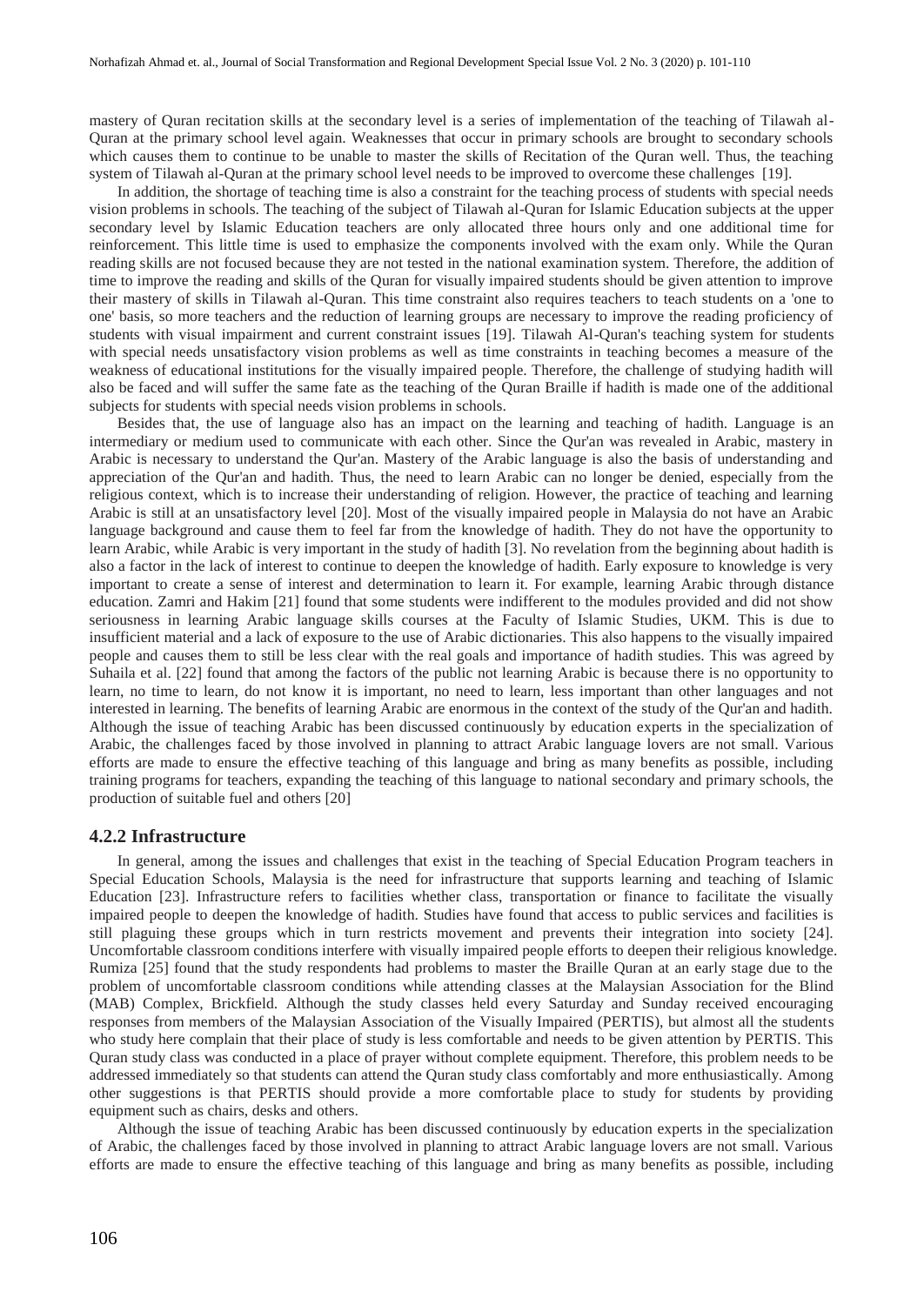training programs for teachers, expanding the teaching of this language to national secondary and primary schools, the production of suitable fuel and others [20].

Infrastructure in terms of transportation is also an obstacle for the visually impaired people to deepen their religious knowledge. Rumiza [25] also stated the problem of financial factors to commute to the place of study of the Quran. The increasing fares further add to their burden of commuting each week while attending Quran study classes. In addition, problems with public transport such as slow buses also make it difficult for the visually impaired people to move. The problem presented is expected to get the attention of the parties involved to find a solution. For students who attend classes in Kuala Terengganu also face almost the same problems, namely transportation problems and financial problems. Most students have trouble commuting to and from school because they live far away and have to change buses or taxis to get to class. Based on the interviews conducted many other students want and are interested in attending this Quran study class but can not come since the residence is far away and it is difficult to get suitable transportation.

Finance is also the most important resource in daily life and also the smooth running of an organization. Forward or backwards an organization depends on financial resources. Organizations that lack financial resources are an obstacle to carrying out various activities. Rumiza [25] stated that the problems faced by students in Kuala Terengganu are due to financial factors. Although PERTIS has provided a special fund to cover the cost of travel and transportation of students to come to the Quran class students stated that the money was slow to obtain and had to wait a long time to earn money and had to use their own money first to pay transportation fares each class held.

### **4.2.3 Support System**

In order to develop educational institutions for the visually impaired , strong support from various parties is needed. This role is not a mere individual effort but a shared responsibility. Lack of support from certain parties will cause weaknesses in the educational institutions of the visually impaired people in Malaysia. Therefore, among the parties that can help in the formation of the education system for the visually impaired people are mosques, families, nongovernmental organizations (NGOs), government and private bodies.

The mosque as a center for da'wah activities should play an important role in implementing the da'wah agenda for both the normal and the disabled. The glorious history of Muslims has shown that Ummi Maktum, a visually impaired person benefits from the mosque as a field of worship, seeking knowledge, political affairs and many more. However, now the role of the mosque in the study of the Quran and hadith among the visually impaired people in Malaysia is still far behind compared to the role that has been played by other religious institutions such as the church. The history of education for the disabled in Malaysia has been pioneered by Christian missionaries and they are seen as far ahead in channeling contributions to their followers from the visually impaired [26]. The institution of the mosque through its pulpit channel every Friday should emphasize the importance of channeling aid to this group both in the form of finance and services. The institutions of the mosque should give awareness to the community and then restore its original function as it played in the time of the Prophet SAW.

Research on the role played by mosque institutions in providing space and study opportunities for the Quran among the visually impaired people did not find satisfactory results. Although there are efforts to hold al-Quran study classes at Masjid al-'Azim through the joint venture of the Malacca Islamic Religious Council and the Blind Society of Malaysia Melaka, the effort is still at the proposal stage. The main problem that is increasingly realized by all parties is to get Quran teachers who are skilled in Braille writing is difficult nowadays and researchers think this is also the fate that befell the study of the Quran in the Mosque al-'Azim [26]. This reality is a very sad thing as the mosque institution should be more advanced in dealing with such issues compared to other associations or government institutions. Naturally, mosques in Malaysia not only provide efficient infrastructures such as elevators, special routes, screens and others but also provide special hadith studies for the visually impaired people and other disabled.

In addition, the family also plays an important role in the life of the visually impaired people. Environmental elements including school management, peers and family roles also help students' academic achievement. A study by Rumiza [25] found that parents are the main driver for the visually impaired people to read the Quran. Therefore, parents need to provide strong support to visually impaired children in order to reduce the burden borne by the school in ensuring that all students can master the Quran reading skills well. In the context of the role of parents, the study found that some parents completely handed over teaching tasks to teachers at school without monitoring when at home during school holidays. This makes the task of Islamic Education teachers more difficult and the burden borne heavier, especially in the field of teaching the Quran. Accordingly, parents can set up a parent support group to assist the school in carrying out the planned activities [8]. In addition, this group can provide ideas and financial contributions towards increasing the level of mastery of their special children in a subject.

Support from normal friends is also needed to encourage the visually impaired people to learn the science of hadith. Friends are the motivators and helpers to read any information from the book. Friends also play an important role in studying the Qur'an. As many as 51.4 percent agreed and thought that friends helped them a lot when reading the Quran and improving the reading of the Quran. All respondents admitted that friends are the most important human beings who influence them to learn to read the Quran. The lack of reader services to read books or articles makes it difficult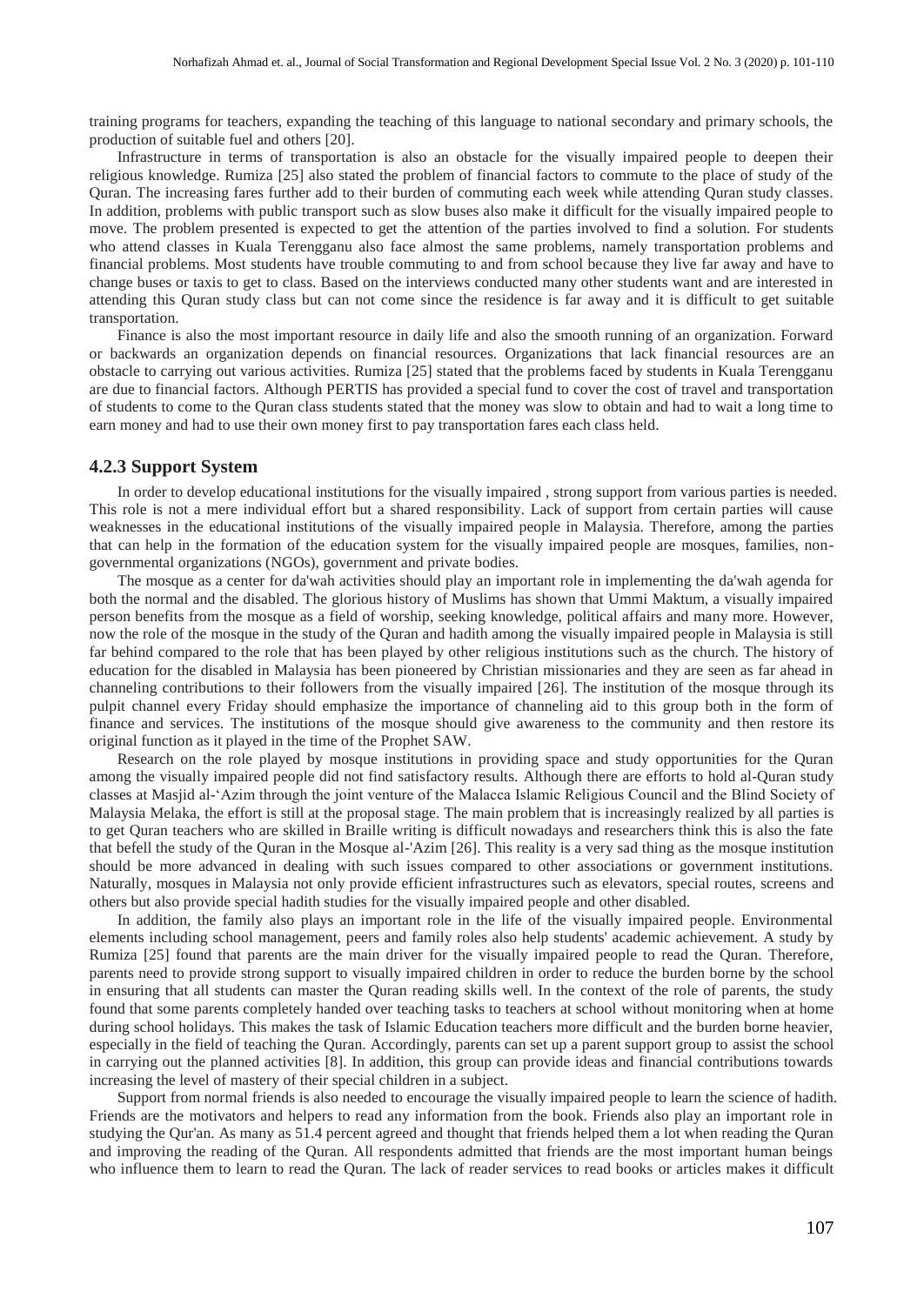for the visually impaired people to deepen their knowledge. Studies also show that students with disabilities in the Institute of Public Higher Education (IPTA) rely heavily on the help and support of their close friends. Among the assistance provided to them includes transportation and sign language translation as this facility is not provided by the IPTA. Some facilities provided are not enough. Therefore, the IPTA must bear the responsibility to provide these facilities well. Although there are friends who do not understand and consider them as a burden especially when it comes to group work (Hasnah et. al. 2010: 26), the fact is that this perception should be changed in each individual. Selfishness and not thinking about the welfare of the visually impaired people should be discarded because Islam itself encourages every human being to help each other [27].

NGOs also play their role in spreading the mission of Rahmatan lil Alamin, by holding programs to increase the spirit and role of the visually impaired people in deepening hadith. However, the problem faced by various NGO organizations is that there is no coordination with each other, and cause programs to be made based on their respective goals. This is experienced by the visually impaired. The coordination of da'wah organizations related to the visually impaired people is becoming more complicated because there is no close communication relationship between da'wah organizations. The organization of visually impaired NGOs may be looking for missionary partners who can help them resolve coordination issues in various aspects. NGOs that do not have a clear plan are among the factors that are ineffective in preaching. This includes lack of information, no da'wah strategy, no da'wah manners and ethics, lack of effective communication techniques and not using influential da'wah media. As a result, da'wah becomes blurred, the target is to stay away from preachers and certain groups to belittle da'wah efforts. Ali Jarishah [28] said, there are some preachers make da'wah activities as the main source of income. Carrying out da'wah without sincerity but driven by the urge to live in luxury is a bad attitude of the preacher. Some preachers are not proactive in preaching, they are just waiting for a salary. The place and time provided for the preacher is often not filled because the preacher is busy doing work that can be done by others. The attitude of these preachers is detrimental to the future of da'wah itself. Therefore, this should be avoided in every preacher who holds the leadership of an NGO so that the role of NGOs can be fully utilized by the visually impaired people.

#### **4.3 The Lack of Teaching Aid**

Another challenge that hinders the process of studying hadith for the visually impaired people is teaching aids. The study found that Islamic Education teachers face the problem of lack of teaching aid in Tilawah al-Quran because most of the reference material in Braille is only available for other subjects. But for Islamic Education subjects especially Quranic texts and tajwid reference materials are not found in Braille. Only a limited number of Braille Quran manuscripts are used by students in this special education secondary school. This makes it difficult for visually impaired teachers and students to implement the teaching and learning process of Tilawah al-Quran in their very limited abilities. This requires the cooperation of all parties in the effort to increase the reference materials of Tilawah al-Quran and matters related to it using Braille code [19]. The lack of teaching aid for the visually impaired people not only involves the study of the Quran but also for the study of hadith. There is no suitable Braille reference for the visually impaired people [4]

According to studies, teaching aids play an important role in helping them master the recitation of the Quran [7]. Skills in using fuel that is appropriate to the situation, time, place and level of ability of students as well as interesting should also be emphasized by the instructional resource. Teachers need to choose methods that can arouse or stimulate students' interest so that they like the lesson and their memory of the things discussed can last a long time. With this suitability, R&D will be more effective. Along with the development of current technology, Quranic learning methods are now assisted by various media such as print media, communication media, websites, and compact discs [29]. Thus the teaching of visually impaired students can also use these various media as support in a more effective learning process.

For an organization, resources finance is important for the success of an activity, not to mention the activities carried out using influential equipment such as the use of print media and electronic media that can not be used because it involves high costs. In fact, the lack of publication of hadith reading material in Braille is also due to financial factors because the cost of producing reading material in Braille is quite high compared to regular reading material. Therefore, these financial limitations must be overcome in ensuring that the teaching and learning process for the visually impaired people runs smoothly.

#### **5. Conclusion**

Exposure to the challenges in the teaching and learning process of the visually impaired people is necessary so that the instructional resource of this group has the opportunity to make careful preparations before starting the teaching process. In addition, educators should understand that the role and involvement of Islamic Education teachers in the field of special education is not only a complement to the existing curriculum group, but their role is very significant in the beautiful context of religious life. This is due to the challenges of Islamic Education and special education teachers who need extraordinary knowledge and skills to adapt these elements while interacting with these special students.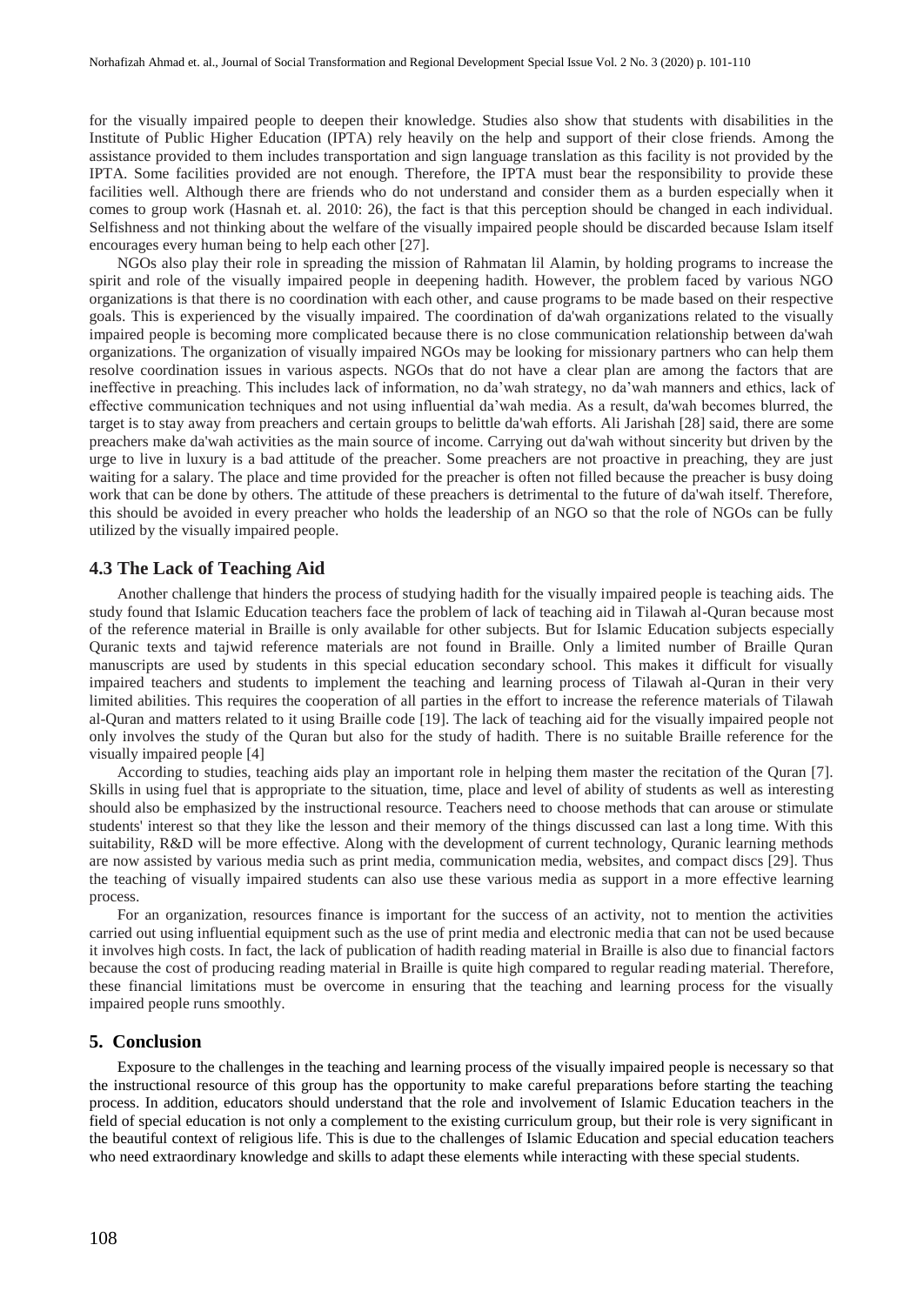For the visually impaired people, it turns out that this group faces various challenges in learning hadith either in terms of readiness of teachers, weaknesses in the education system and lack of fuel. Despite the limited access or resources to use to study hadith, but it is not an obstacle for this group in the effort to emulate the Prophet SAW. In fact, the existence of social media, radio, television, lectures, public talks, internet, blogs, religious education syllabus in schools and reading books by literate people has helped many people to learn hadith.

In addition, the study of hadith for the visually impaired people has enormous significance in the lives of this group. Among them is to meet the needs of the visually impaired people as a Muslim individual who has the right to deepen religious knowledge, especially the study of the Qur'an and hadith, as a guide to emulating the Prophet SAW in all aspects, develop the potential of the visually impaired people who are often underestimated by normal human beings and as an encouragement for this group always deepen knowledge despite having physical deficiencies. Therefore, it is time for the community to cultivate a caring attitude towards those who are unfortunate and no longer deny the rights and needs of this group.

#### **Acknowledgement**

The author would like to express their gratitude to Universiti Tun Hussein Onn Malaysia, for the assistance and the information provided to ensure the success of the study.

### **References**

- [1] Ahmad Yunus Mohd Noor and Tengku Intan Zarina Tengku Puji 2014 Keperluan hadis Braille dalam Pendidikan Khas: Satu Cabaran terhadap Pengajian Islam Seminar Warisan Nabawi (SWAN 2014) Peringkat Antarabangsa (Nilai: Institut Wasatiyyah Malaysia & Fakulti Pengajian Quran Sunnah Universiti Sains Islam Malaysia) p 309
- [2] Zakaria Yahya 2014 Al-Qur'an Braille Interview, 16 Ogos
- [3] Zakaria Yahya 2015 Pengajian hadith bagi OKU penglihatan di Malaysia Interview, 6 Oktober
- [4] Zamzuri Ghani. 2015 Pengajian hadith bagi OKU penglihatan di Malaysia Interview, 12 Oktober
- [5] Ahmad Yunus Mohd Nor 2017 Hadis 40 Imam Nawawi Versi Braille Bangi: UKM Press p 1
- [6] Abdullah Yusuf Ali 2005 The Holy Qur'an: Text and Translation (Kuala Lumpur: Islamic Book Trust) p 331
- [7] Norhasnira Ibrahim, Norakyairee Mohd Raus, Nur Adzam Rasdi, Noornajihan Jaafar, Norazman Alias, Norullisza Khosim, Norzulaili Mohd Ghazali and Mat Fauzi Osman 2015 Pengajaran Al-Quran Braille (Bandar Baru Nilai: Penerbit Universiti Sains Islam Malaysia) p 42-49
- [8] Norakyairee Mohd Raus, Mohd Nur Adzam Rasdi, Norazman Alias, Norhasnira Ibrahim, Norullisza Khosim, Noornajihan Jaafar, Ab. Halim Tamuri, Norshidah Mohamed Salleh and Hajarul Bahti Zakaria 2013 Pengajaran al-Quran Braille: Isu dan cabaran semasa International Journal on Quranic Research (IJQR) 3(4) 87
- [9] Mohd Khairul Anuar Muhamad 2009 Teaching and Learning Methods of Islamic Education for The Blind Students: A Case Study at Sekolah Kebangsaan Pendidikan Khas (SKPK) Princess Elizabeth, Johor Bahru (Nilai: Universiti Sains Islam Malaysia) p 52
- [10] Lee Lay Wah and Lee Bee Hiang 2010 Analisis jenis kesalahan kod Braille Bahasa Melayu dalam kalangan pelajar yang mengambil kursus bermasalah penglihatan (Penang: Pusat Pengajian Ilmu Pendidikan) p 4
- [11] Mohd Mokhtar Tahar and Aliza Alias 2004 Isu pengajaran dan pembelajaran pendidikan Islam pelajar berkeperluan khas Wacana Pendidikan Islam Siri ke-3 (Bangi: Fakulti Pendidikan, Universiti Kebangsaan Malaysia) p 395-406
- [12] al-Ghazali, Abu Hamid Muhammad 1939 Ihya' cUlum al-Din (Mesir: Matbacah Mustafa al-Bab al-Halabi)
- [13] K.A. Razhiyah 2010 Anak Istimewa (Bentong: PTS Publications & Distributors Sdn. Bhd)
- [14] Abdullah Hassan and Ainon Mohd 2011 Guru Sebagai Pendorong Dalam Darjah (Selangor: PTS Profesional Publishing Sdn. Bhd)
- [15] al-Ba'labaki, Ruhi 2003 Al-Mawrid: Qamus cArabiy-Injiliziy (Bayrut: Dar al-cIlm li al-Malayin)
- [16] Portal Rasmi IPG Kampus Ilmu Khas 2015 Visi dan misi http://www.ipik.edu.my [5 Disember 2015]
- [17] Hasnah Toran et al. n.d. Kertas Polisi: Dasar Pendidikan Kanak-Kanak Berkeperluan Khas Malaysia (Bangi: Universiti Kebangsaan Malaysia)
- [18] Portal Rasmi Bahagian Pendidikan Khas 2014 http://www.moe.gov.my/bpkhas [27 Ogos 2014]
- [19] Hajarul Bahti Zakaria, Mohd Huzairi Awang @ Husain, Bani Hidayat Mohd Shafie, Nor Hayati Fatmi Talib and Nabiroh Kassim 2010 Isu dan cabaran guru dalam pendidikan al-Quran pelajar bermasalah penglihatan Prosiding Persidangan Antarabangsa Pendidikan Guru ke-4 p 751-762
- [20] Rahimi Md. Saad, Zawawi Ismail and Wan Nordin Wan Abdullah 2005 Pengajaran dan pembelajaran bahasa Arab berasaskan web p 1
- [21] Zamri Ariffin and Hakim Zainal 2000 Pengajaran dan pembelajaran kursus Bahasa Arab menerusi jarak jauh di FPI Kertas kerja Seminar Kebangsaan Pengajian Jarak Jauh: Kecemerlangan Pengajian Jarak Jauh Dalam Alaf Baru (Bangi: Universiti Kebangsaan Malaysia) p 48